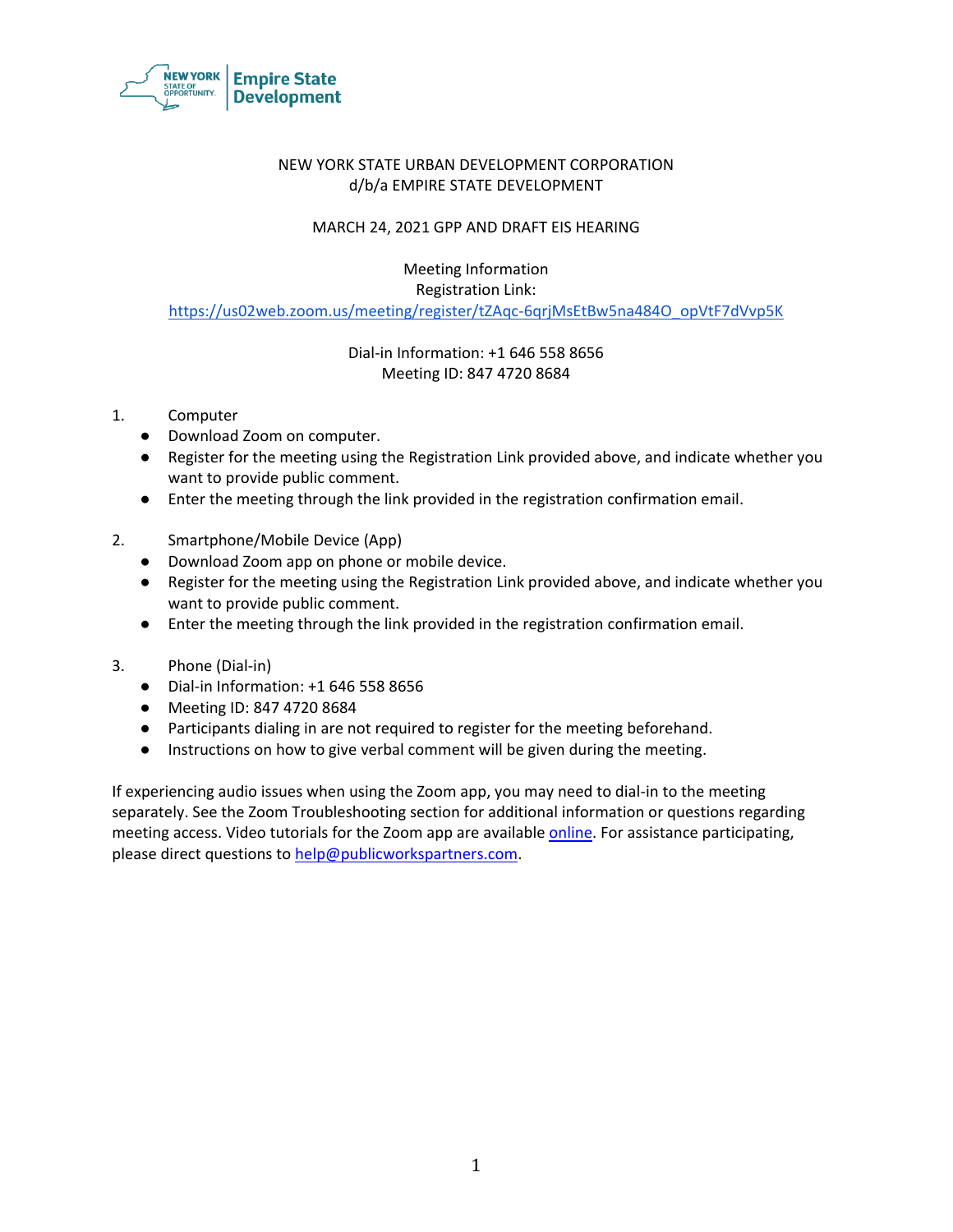### **INSTRUCTIONS FOR PINNING ASL INTERPRETATION**

### Computer / PC 200 and 200 and 200 and 200 and 200 and 200 and 200 and 200 and 200 and 200 and 200 and 200 and 200 and 200 and 200 and 200 and 200 and 200 and 200 and 200 and 200 and 200 and 200 and 200 and 200 and 200 and

- Hover over the video for "ASL Interpreter"
- Click **in the licon and choose "Pin Video"**

| $\bullet$                     |
|-------------------------------|
| <b>Mute My Audio</b>          |
| <b>Stop Video</b>             |
| Pin Video                     |
| Rename                        |
| <b>Add Profile Picture</b>    |
| <b>Hide Self View</b>         |
| Assign to type Closed Caption |

- **Swipe left** from 'Active Speaker' view to 'Gallery View'
- Hover over "ASL Interpreter" and **double tap** to Pin Screen
- $iPad Select the blue + in the top left corner of your window to$ enable Gallery View.
- iPhone Must swipe to see ASL; cannot pin during screen share



**If experiencing audio issues, dial-in: +1 (646 558-8656) / Meeting ID: 847-4720-8684 For technical issues, email [help@publicworkspartners.com](mailto:help@publicworkspartners.com)**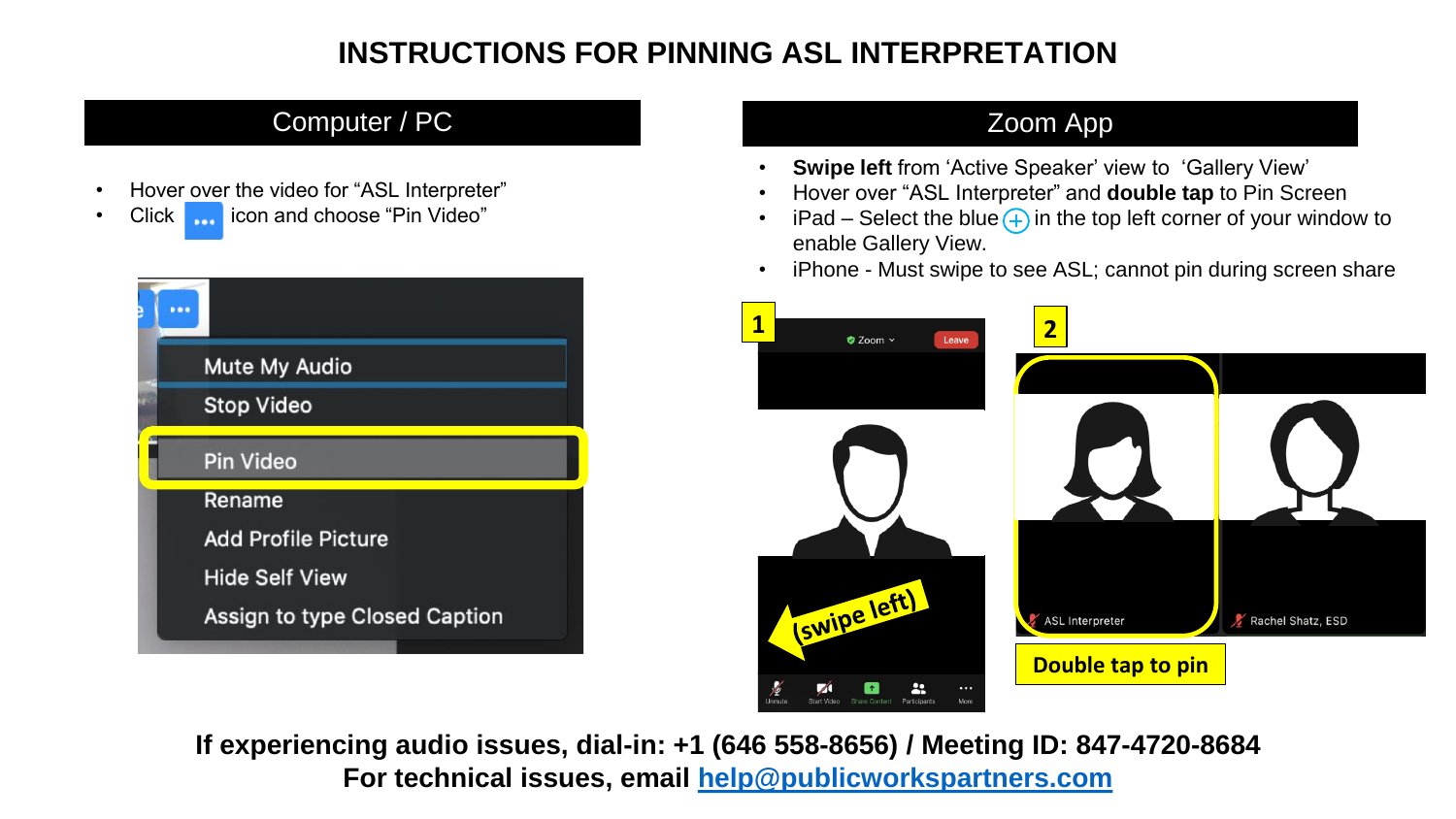## **\*OPTIONAL\* FOR BEST VIEWING EXPERIENCE "HIDE NON-VIDEO PARTICIPANTS" (Computer / Android)**



**If experiencing audio issues, dial-in: +1 (646 558-8656) / Meeting ID: 847-4720-8684 For technical issues, email [help@publicworkspartners.com](mailto:help@publicworkspartners.com)**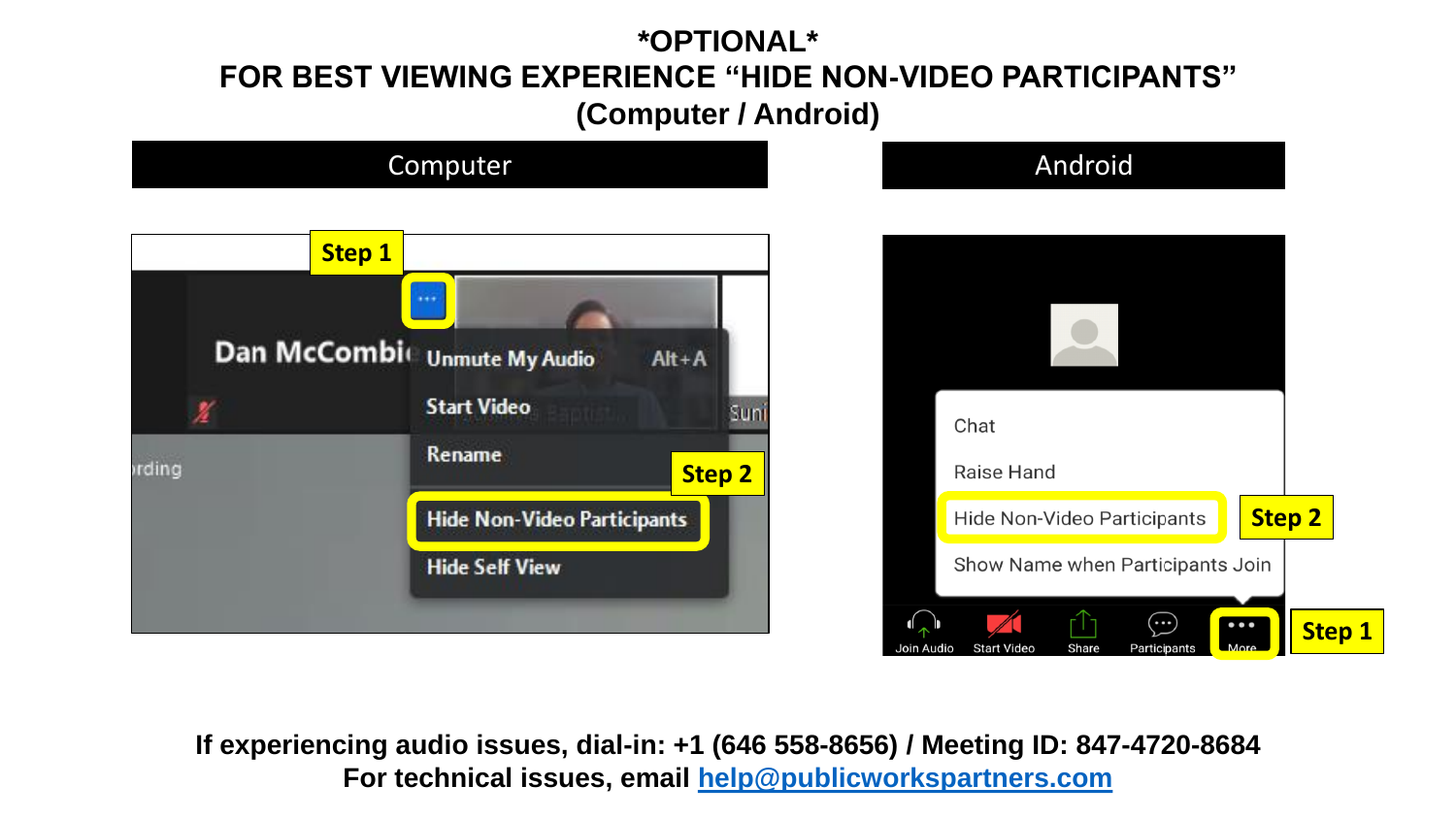## **\*OPTIONAL\* FOR BEST VIEWING EXPERIENCE "HIDE NON-VIDEO PARTICIPANTS" (Apple iOS and MacBook)**



**If experiencing audio issues, dial-in: +1 (646 558-8656) / Meeting ID: 847-4720-8684 For technical issues, email [help@publicworkspartners.com](mailto:help@publicworkspartners.com)**